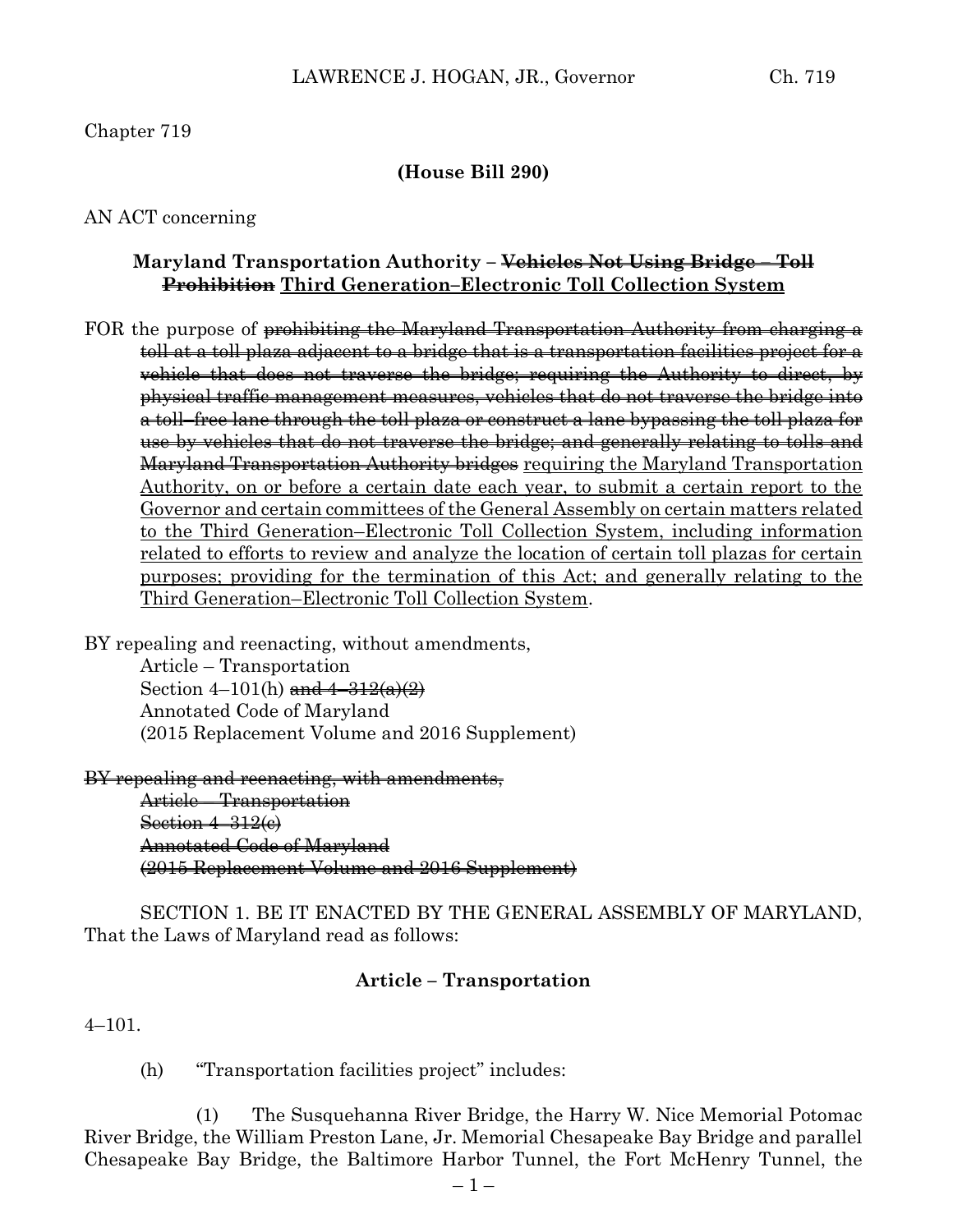Francis Scott Key Bridge, and the John F. Kennedy Memorial Highway, together with their appurtenant causeways, approaches, interchanges, entrance plazas, toll stations, and service facilities;

(2) A vehicle parking facility located in a priority funding area as defined in § 5–7B–02 of the State Finance and Procurement Article;

(3) Any other project for transportation facilities that the Authority authorizes to be acquired or constructed; and

(4) Any additions, improvements, or enlargements to any of these projects, whenever authorized.

4–312.

 $\left(\alpha\right)$   $\left(\alpha\right)$  As to all or any part of any transportation facilities project, the Authority may:

(i) Fix, revise, charge, and collect rentals, rates, fees, tolls, and other charges and revenues for its use or for its services; and

(ii) Contract with any person who desires its use for any purpose and fix the terms, conditions, rentals, rates, fees, tolls, or other charges or revenues for this use.

 $\left(\epsilon\right)$   $\left(\epsilon\right)$  Except as otherwise provided in this subsection, the rentals, rates, fees, tolls, and other charges and revenues are not subject to supervision or regulation by any instrumentality, agency, or unit of this State or any of its political subdivisions.

 $\left( 2 \right)$  This subtitle does not permit the exercise of any power or the undertaking of any activity that would conflict with the provisions and limitations of the federal Urban Mass Transportation Act of 1964.

(3) Tolls for the use of the bridge carrying the John F. Kennedy Memorial Highway over the Susquehanna River may not be less than the comparable tolls charged for the use of the Susquehanna River Bridge.

(4) **(I) AT A TOLL PLAZA ADJACENT TO A BRIDGE THAT IS A TRANSPORTATION FACILITIES PROJECT, THE AUTHORITY MAY NOT CHARGE A TOLL FOR A VEHICLE THAT DOES NOT TRAVERSE THE BRIDGE.**

**(II) THE AUTHORITY SHALL:**

**1. DIRECT, BY PHYSICAL TRAFFIC MANAGEMENT MEASURES, VEHICLES THAT DO NOT TRAVERSE THE BRIDGE INTO A TOLL–FREE LANE THROUGH THE TOLL PLAZA; OR**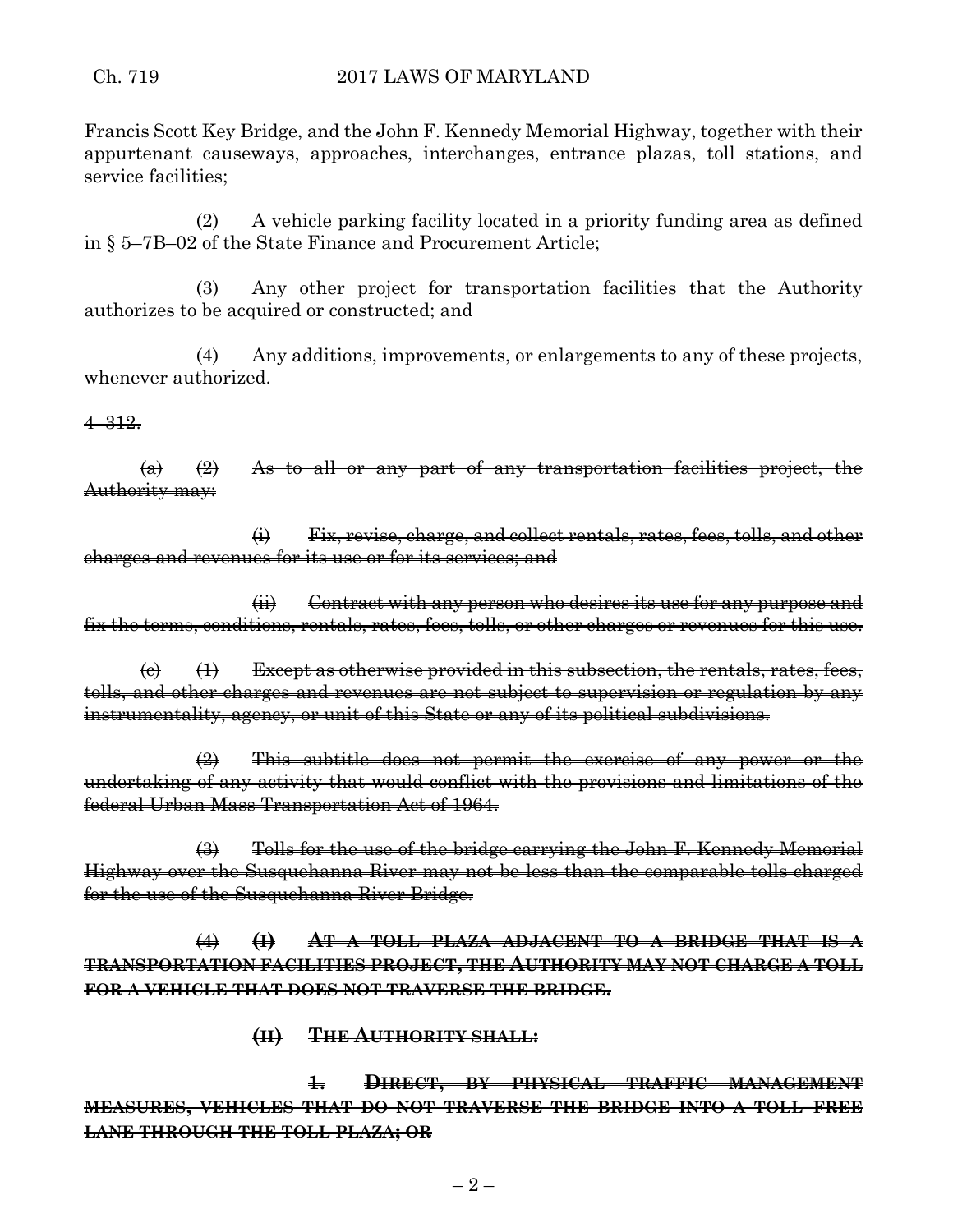# **2. CONSTRUCT A LANE BYPASSING THE TOLL PLAZA FOR USE BY VEHICLES THAT DO NOT TRAVERSE THE BRIDGE.**

**(5)** Prior to fixing or revising tolls on any part of any transportation facilities project, the Authority shall provide, in accordance with § 2–1246 of the State Government Article, to the Senate Budget and Taxation Committee, Senate Finance Committee, House Appropriations Committee, and House Ways and Means Committee information on the proposed toll charges, including:

- $\leftrightarrow$  The annual revenues generated by the toll charges;
- (ii) The proposed use of the revenues; and
- (iii) The proposed commuter discount rates.

SECTION 2. AND BE IT FURTHER ENACTED, That, on or before December 31 each year, the Maryland Transportation Authority shall issue a report to the Governor and, in accordance with § 2–1246 of the State Government Article, the Senate Finance Committee and the House Environment and Transportation Committee on the procurement and implementation of the Third Generation–Electronic Toll Collection System that includes for each component of the System:

(1) a summary of key issues being addressed in the procurement and implementation of the System, including:

(i) efforts to review and analyze the location of a toll plaza adjacent to a bridge that is a transportation facilities project to ensure that the Authority is appropriately charging a toll for vehicles that traverse the transportation facilities project; and

- (ii) a projected time frame for:
	- 1. Board of Public Works approval of contracts for the

System; and

- 2. implementation of the System;
- (2) if a contract has been approved by the Board of Public Works:
	- (i) a summary of the key contract terms, including duration and

cost;

(ii) the selected vendors and their qualifications;